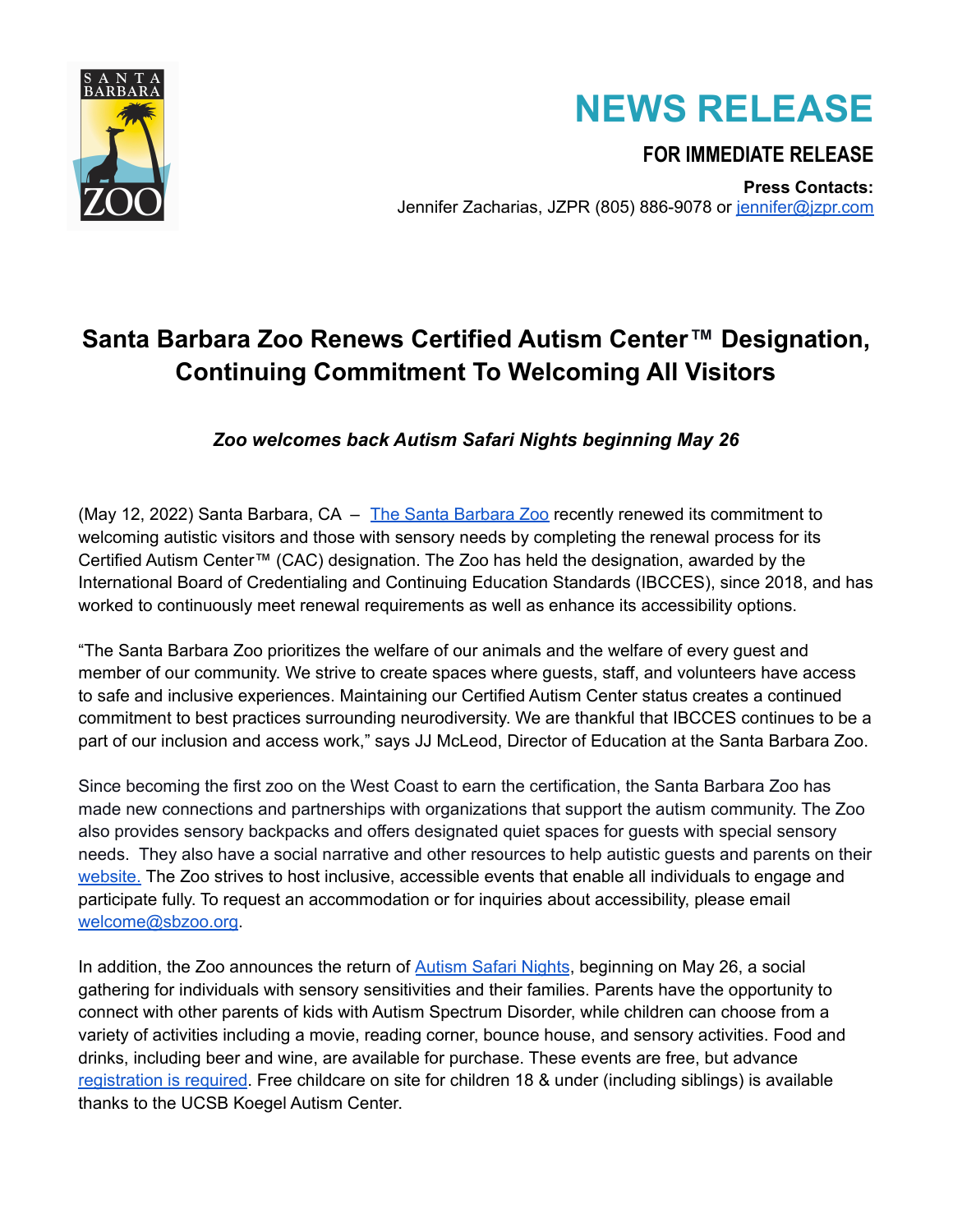Parents are also sharing their experiences about the benefits and need for these types of programs. One mother shared, "I am the mom who burst into tears when you told me that the Santa Barbara Zoo was now autism certified and would be more than happy to allow my son to join Zoo Camp. I must have seemed crazy at the time, but I had just spent the two weeks prior tirelessly calling every summer camp in town and getting shut down by all of them. But when I called, you were not only willing to take him but you were excited about having him. Before Zoo Camp my son used to have severe social anxiety, not the average shyness you see in a preschooler but legit anxiety. In the four short weeks he attended Zoo Camp, I got to see him be a 'normal' kid for the first time. He says hi to strangers when we ask without shutting down, he let us leave him at camp even without his support there, he responded to his counselors when they talked to him, and even joined in group time for the first time in his life. With that small window of opportunity to practice his social skills, he is now thriving! There are just not enough words to express my gratitude."

"Working with the dedicated and passionate team at Santa Barbara Zoo has been a pleasure, and we're thrilled to continue our long-lasting partnership to ensure all families have options," says Myron Pincomb, IBCCES Board Chairman.

For more than 20 years, IBCCES has been the leader in cognitive disorder training and certification for healthcare, education, and corporate professionals around the globe. IBCCES created programs specifically for the hospitality and recreational organizations such as hotels, theme parks, and other attractions so staff would be more knowledgeable and other accommodations could be offered to this growing, but underserved, part of the community. IBCCES is the only credentialing board offering these types of programs, which include training from subject matter experts and autistic self-advocates, as well as long-term support and continuous learning, onsite reviews, and more.

IBCCES also created AutismTravel.com, as a free online resource for parents that lists certified locations and professionals. Each organization listed on the site has met Certified Autism Center™ (CAC) requirements.

###

## **About Santa Barbara Zoo**

Known as one of the world's most beautiful zoos, the Santa Barbara Zoo is located on 30 acres of botanic gardens and is home to nearly 500 individual animals in open, naturalistic habitats. It is accredited by the Association of Zoos & Aquariums (AZA), representing the highest level of animal care, and participates in AZA cooperative programs for endangered species including Masai giraffe, California condor, Island fox, and Western lowland gorilla, among others. The Santa Barbara Zoo is the region's top visitor attraction, attracting nearly 500,000 guests yearly, and has more than 13,000 members. Visit www.sbzoo.org.

## **About IBCCES**

Delivering The Global Standard for Training and Certification in The Field of Cognitive Disorders – IBCCES provides a series of certifications that empower professionals to be leaders in their field and improve the outcomes for the individuals they serve. These programs are recognized around the world